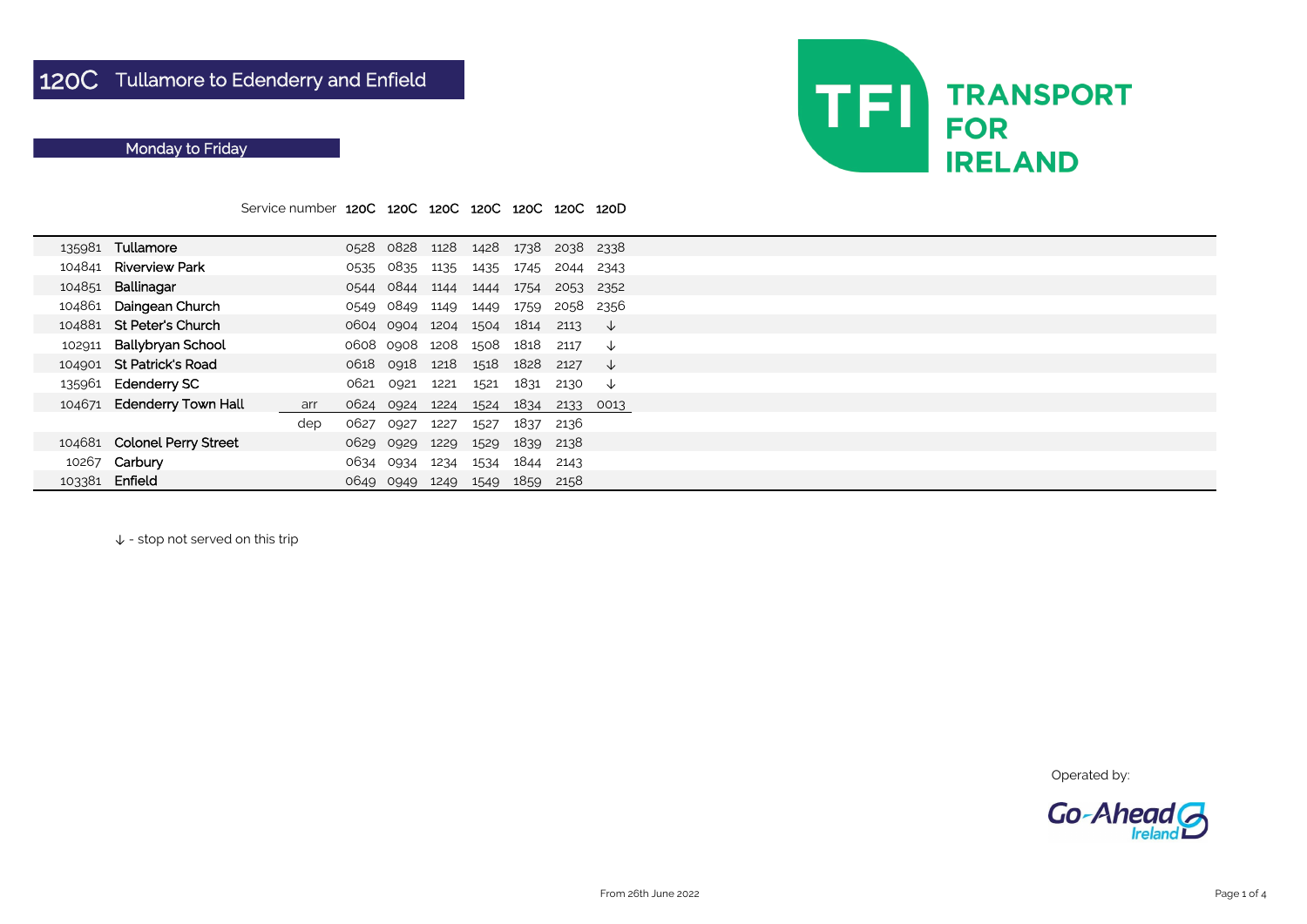|        |                             | Service number 120C 120C 120C 120C 120D |      |           |                          |           |              |  |
|--------|-----------------------------|-----------------------------------------|------|-----------|--------------------------|-----------|--------------|--|
|        |                             |                                         |      |           |                          |           |              |  |
|        | 135981 Tullamore            |                                         |      |           | 0928 1228 1528 1838 2138 |           |              |  |
| 104841 | <b>Riverview Park</b>       |                                         | 0935 | 1235      | 1535                     | 1844 2143 |              |  |
| 104851 | Ballinagar                  |                                         | 0944 | 1244      | 1544                     | 1853      | 2152         |  |
| 104861 | Daingean Church             |                                         | 0949 | 1249      | 1549 1858                |           | 2156         |  |
|        | 104881 St Peter's Church    |                                         |      |           | 1004 1304 1604 1913      |           | $\downarrow$ |  |
| 102911 | <b>Ballybryan School</b>    |                                         | 1008 | 1308 1608 |                          | 1917      | $\downarrow$ |  |
|        | 104901 St Patrick's Road    |                                         | 1018 | 1318      | 1618 1926                |           | $\downarrow$ |  |
|        | 135961 Edenderry SC         |                                         | 1021 | 1321      | 1621 1929                |           | $\downarrow$ |  |
|        | 104671 Edenderry Town Hall  | arr                                     | 1024 | 1324      | 1624                     | 1932      | 2213         |  |
|        |                             | dep                                     | 1027 | 1327      | 1627 1935                |           |              |  |
|        | 104681 Colonel Perry Street |                                         | 1029 | 1329      | 1629                     | 1937      |              |  |
| 10267  | Carbury                     |                                         | 1034 | 1334      | 1634                     | 1942      |              |  |
|        | 103381 Enfield              |                                         | 1049 | 1349      | 1649                     | 1957      |              |  |

↓ - stop not served on this trip

Operated by:



## Saturday, Sunday & Public Holidays

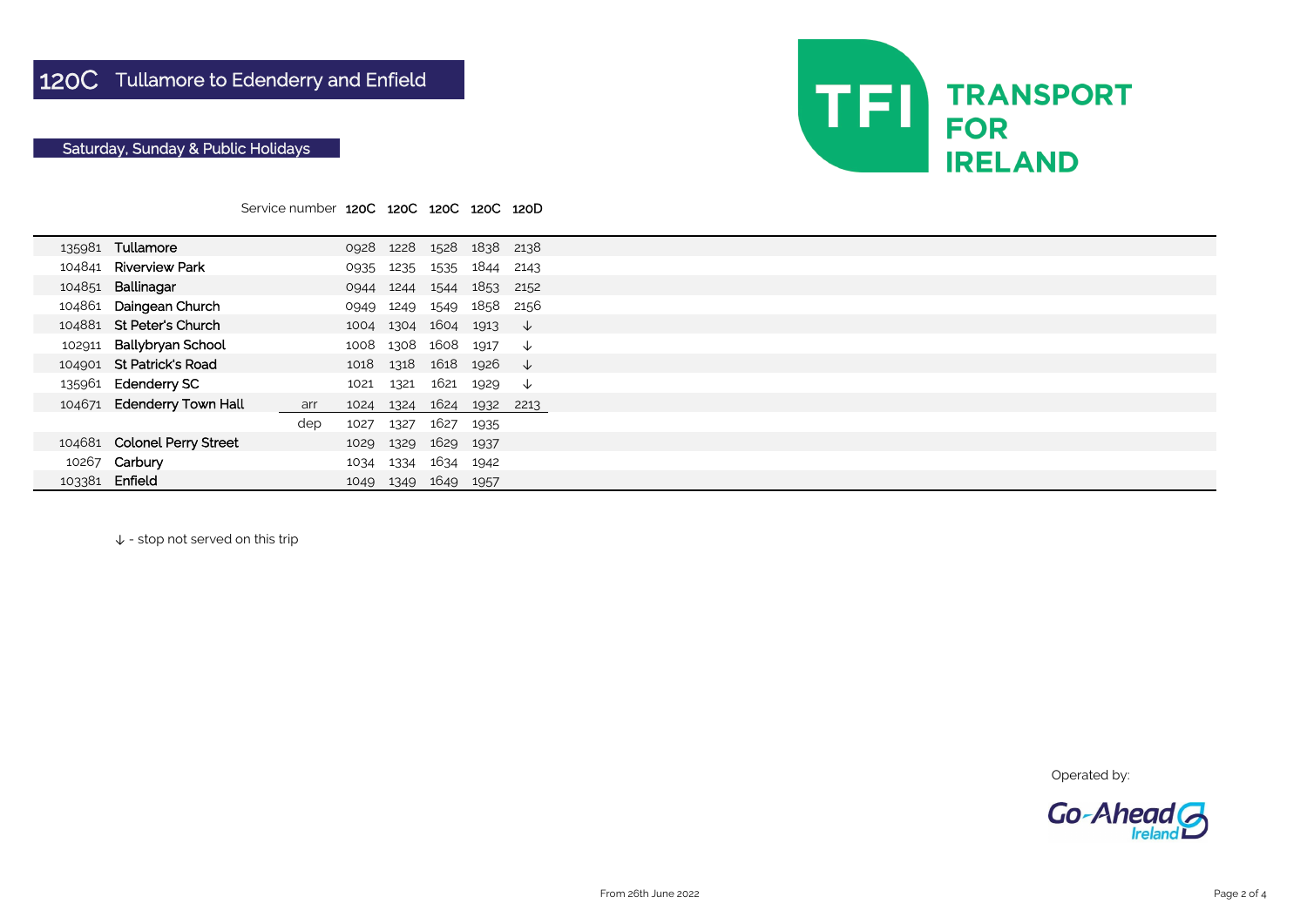Service number 120D 120C 120C 120C 120C 120C 120C

↓ - stop not served on this trip



| 133231 | Enfield                     |     |      |           | 0655 0955 |      |      | 1255 1605 1905 2205 |       |  |
|--------|-----------------------------|-----|------|-----------|-----------|------|------|---------------------|-------|--|
|        | 10268 Carbury               |     |      | 0710      | 1010      | 1310 | 1620 | 1920                | 2220  |  |
|        | 102811 Colonel Perry Street |     |      | 0714      | 1014      | 1314 | 1624 | 1924                | 2224  |  |
|        | 102821 Edenderry Town Hall  | arr |      | 0716      | 1016      | 1316 | 1628 | 1926                | -2226 |  |
|        |                             | dep | 0438 | 0719      | 1019      | 1319 | 1631 | 1929                | 2229  |  |
|        | 135961 Edenderry SC         |     | ◡    | 0722      | 1022      | 1322 | 1634 | 1932                | 2232  |  |
|        | 102851 Cokery Lane          |     | ◡    | 0725      | 1025      | 1325 | 1637 | 1935                | 2235  |  |
| 102861 | <b>Ballybryan School</b>    |     | ∿    | 0735      | 1035      | 1335 | 1647 | 1945                | 2245  |  |
|        | 131821 Rhode                |     | ↓    | 0739      | 1039      | 1339 | 1651 | 1949                | 2249  |  |
| 102891 | Daingean Church             |     | 0454 | 0754      | 1056      | 1354 | 1706 | 2004 2304           |       |  |
| 131391 | Ballinagar                  |     | 0459 | 0759      | 1101      | 1359 | 1711 | 2009                | 2309  |  |
| 102901 | <b>Riverview Park</b>       |     |      | 0508 0808 | 1110      | 1408 | 1720 | 2018                | 2318  |  |
| 135651 | Tullamore                   |     | 0515 | 0815      | 1117      | 1415 | 1727 | 2025                | 2325  |  |

Operated by:



## Monday to Friday